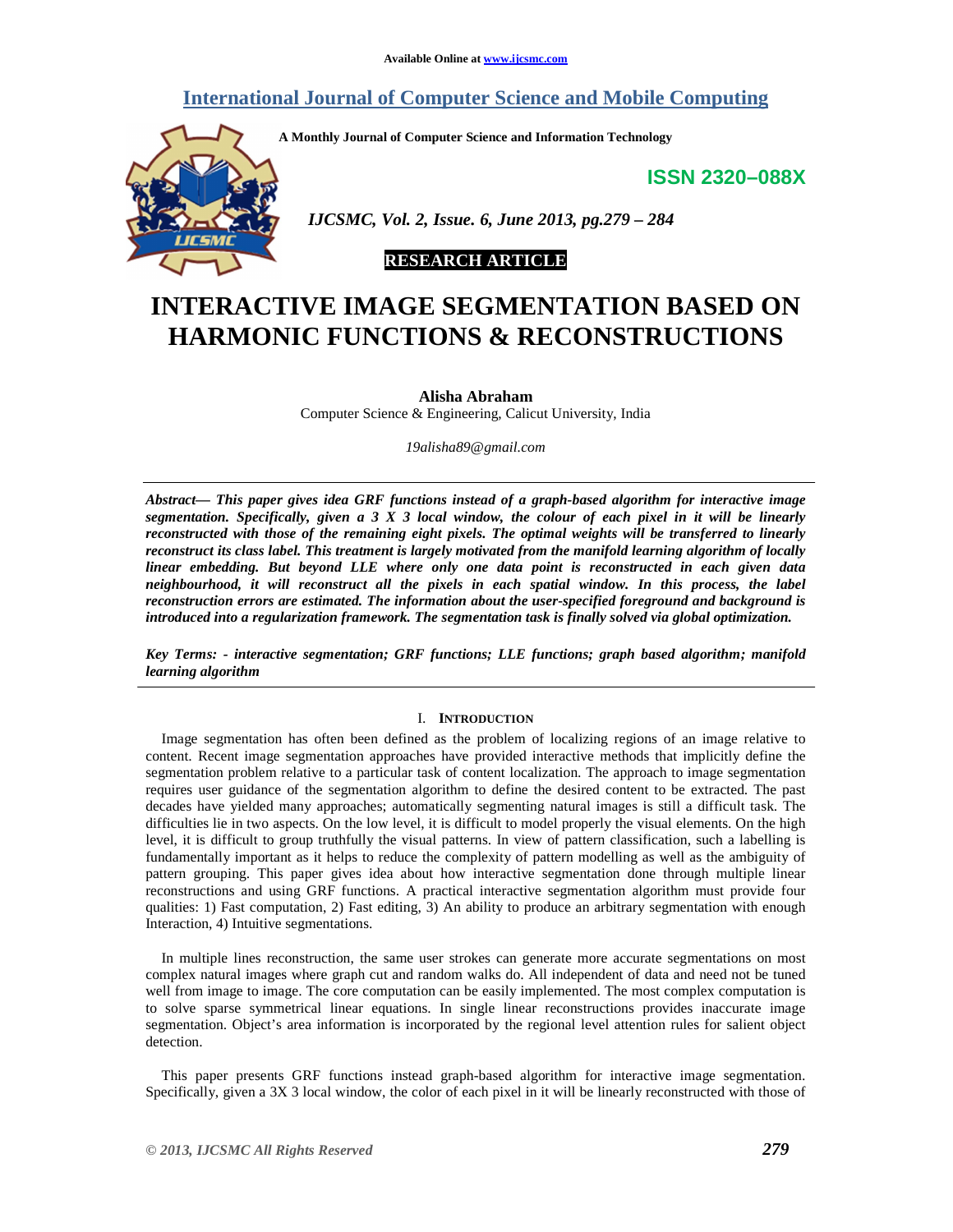the remaining eight pixels. The optimal weights will be transferred to linearly reconstruct its class label. This treatment is largely motivated from the manifold learning algorithm of locally linear embedding.

In this let us discuss interactive image segmentation approaches and methods used for implementations. In this paper compare several techniques of interactive image segmentation.Section II reviews the relationship of this work to previous approaches. In Section III, the algorithm is presented and analyzed. Section IV reports the experimental results. The conclusions will be drawn in Section V.

# II. **PRIOR WORK**

Image segmentation is a vast topic. Therefore, we limit our review to supervised and graph-based algorithms. Additional work on random walks and combinatorial harmonic functions will also be discussed.

# *A. Supervised segmentation*

Supervised segmentation algorithms [7] typically operate under one of two paradigms for guidance: 1) Specification of pieces of the boundary of the desired object or a nearby complete boundary that evolves to the desired boundary, 2) Specification of a small set of pixels belonging to the desired object and a set of pixels belonging to the background.

## *B. Graph-based methods of image segmentation*

The graph cuts segmentation algorithm has been extended in two different directions of speed, color images and the user interaction. The first type of extension to the graph cuts algorithm[5] has focused on speed increases by coarsening the graph before applying the graph cuts algorithm. This coarsening has been accomplished in two manners: by applying a standard multilevel approach and solving subsequent, smaller graph cuts problems in a fixed band to produce the final, full-resolution segmentation  $\&$  by applying a watershed algorithm [6] to the image.

# *C. Random walks and combinatorial harmonic functions*

Harmonic functions defined on graphs with given Dirichlet boundary [3] conditions have seen recent interest in many applications, including image filtering, image colorization and machine learning. Combinatorial harmonic functions were also famously employed by Tutte for graph drawing.[2]

#### *D. Interactive Graph Cuts*

The user marks certain pixels as object to provide hard constraints for segmentation. Additional constraints incorporate both boundary and region information. Cuts are used to find the globally optimal segmentation of the N-dimensional image. It provides a globally optimal solution for an N-dimensional segmentation [10] when the cost function is clearly defined. A globally optimal segmentation can be very efficiently recomputed when the user adds or removes any hard constraints .This allows the user to get any desired segmentation results quickly via very intuitive interactions. The segmentation boundary can be anywhere to separate the object seeds from the background seeds.

# III. **MOTIVATION**

#### *A. Problem Formulation*

The problem of interactive image segmentation can be formulated as follows. Given an image I with  $n=h X w$ with pixels  $p_{i=1}^{n}$ . Two labeled pixel sets of foreground F, and background B, the task is to assign a label "foreground" or background" to each of the unlabeled pixel. Each pixel can be described with a feature vector with  $X_{i}$ [r, g,b]<sup>T</sup> in, where is the normalized color of in RGB color space, namely  $0 < r, g, b < 1$ .

#### *B. Motivation*

To develop a graph-based algorithm of transductive classification, the key is to properly represent the pixels in each window. To this end, we consider to linearly reconstruct their colors. This treatment is reasonable as in general the colors of the neighboring pixels are similar to each other.

Given pixel, Pi  $\pm$  I and its 3 X 3 spatial neighborhood with  $p_i$  at the center, we further denote the color set of these pixels,  $N_i = [X_{i,j}]_{j=1}^9$  where  $i_j \text{E}[1,2, ..., n]$  is a unique index in  $X_i$ . For pixel  $P_i$ , we use its eight neighbors surrounding it to linearly reconstruct its color vector  $X_i$ .

 $X_i = w_i, 2X_i2 + \ldots + w_i9X_i9$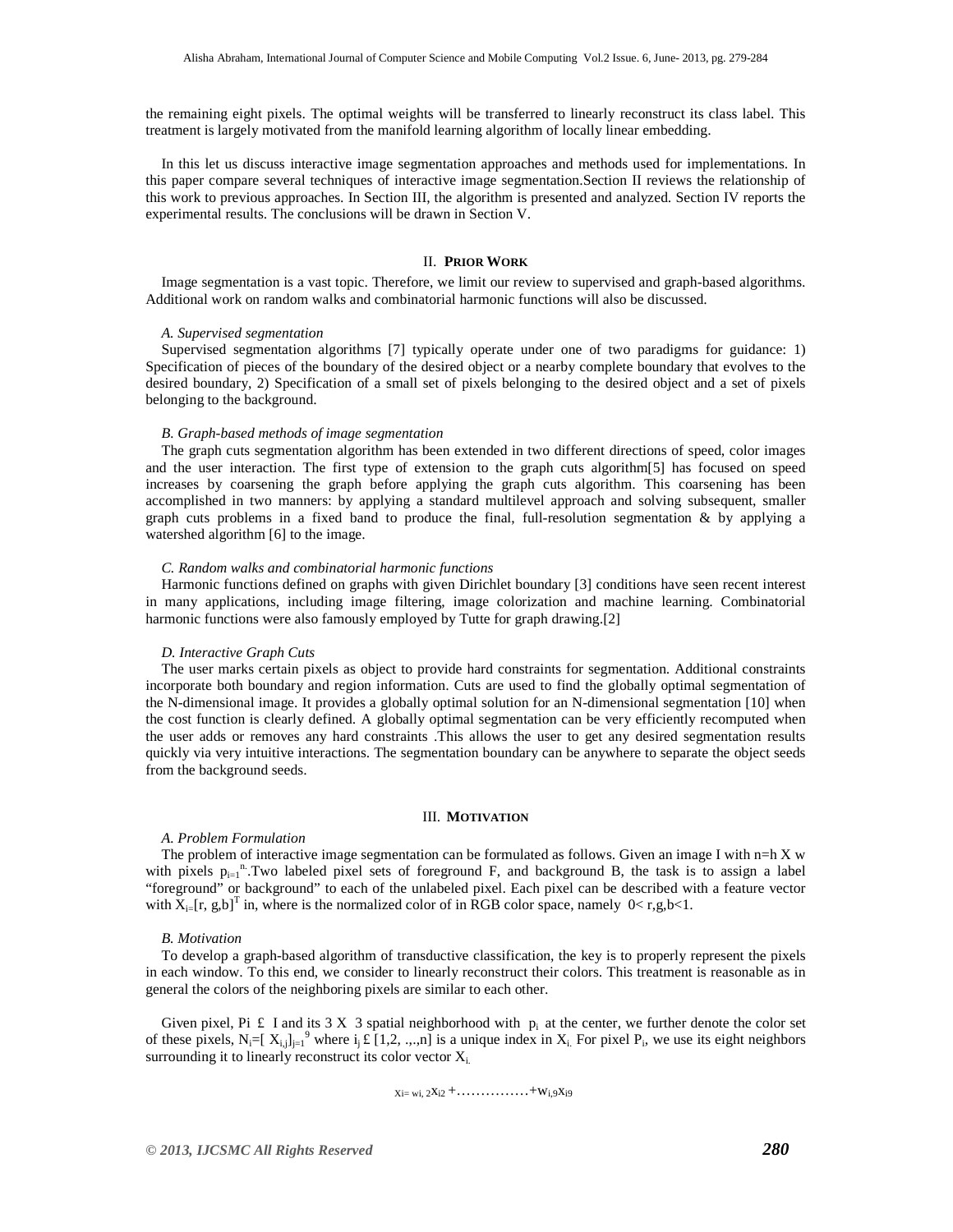Where  $w_{i,j}$  ( $j=2,3,...,9$ ) are the reconstruction weights. The optimal weights can be obtained by minimizing the squared reconstruction error.

$$
W_i = (x^T_{i,j} x_{i,j} + \lambda I)^{-1} \mathbf{1} / I^T (X_{i,j}^T X_{i,j} + \lambda I)
$$

Where  $w_{i}$  [ $w_{i,2}$   $w_{i,2}$ ]<sup>T</sup> £ R<sup>8</sup>. And I is a 8 X 8 identity matrix, and  $\lambda$  is a small positive parameter introduced to avoid the singularity of  $X_i^T X_i$ .

The optimal weights are estimated, they are transferred to linearly reconstruct the class label.

 $F_{i,j} \approx \sum_{w}$  i, j, s, fi.

Squared reconstruction error:

$$
e_{i,j} = (f_{i,j} - \sum_{s \neq j} w_{i,j,s} f_i)^2
$$

It is rewritten as:

$$
e_{i, j} = f_i^{\mathrm{T}} M_{i, j} f_i
$$

Where,

$$
\mathbf{M}_{i,j} = w_{i,j} w_{i,j}^{\mathrm{T}} \mathbf{\pounds} \mathbf{R}^{9x9}
$$

The class labels are unknown; an alternative way to evaluate the quality of the model is to calculate the squared reconstruction error,  $||x_i - x_i||$ . It is desired to obtain the minimum reconstruction error with its eight pixels surrounding it.

The minimum color reconstruction error of a pixel may be obtained not by the eight pixels surrounding it. To utilize the above information, for each pixel in a spatial window, we linearly reconstruct its color vector with those of the remaining pixels in it. The reconstruction weights will be kept to reconstruct their class labels. The label reconstruction errors will be minimized in way of global optimization.

#### *C. Solving Class Labels for Interactive Image Segmentation for Multiple Reconstruction*

Goal is to minimize evaluated on the grid graph, to achieve the goal of interactive image segmentation, it is also necessary to minimize the label prediction errors of the pixels specified by the user in the human-computer interface. By summing these errors together, an objective function can be constructed as follows:

$$
G(f)=f^TMf+_{\gamma}(\sum_{Pi: f_f}(1-f_i)^2+\sum_{piE}(-1-f_i)^2)
$$

Minimizing G (f) will output "+1" for each of the user specified foreground pixels, and for each of the user specified background pixels. Thus in this case, the class labels of the user labelled pixels will be exactly satisfied. In computation, we can take as a large positive number. By differentiating the objective function G (f) and setting the derivative to be zero.

$$
(M +_{\gamma} C)f = y
$$

Where C is the diagonal matrix

C ( $i$ , $i$ ) = {1,if pixel is labelled by user.  $C(i,i) = \{ 0, otherwise.$ 

## *D. Solving Class Labels for Interactive Image Segmentation for Random Walk*

In random walk each seed specifies a location with a user-defined label. A random walker starting at this location, the probability that it first reaches each of the K seed points. Calculation may be performed exactly without the simulation of a random walk. By performing the calculation, we assign a K-tuple vector to each pixel that specifies the probability that a random walker starting from each unseeded pixel will first reach each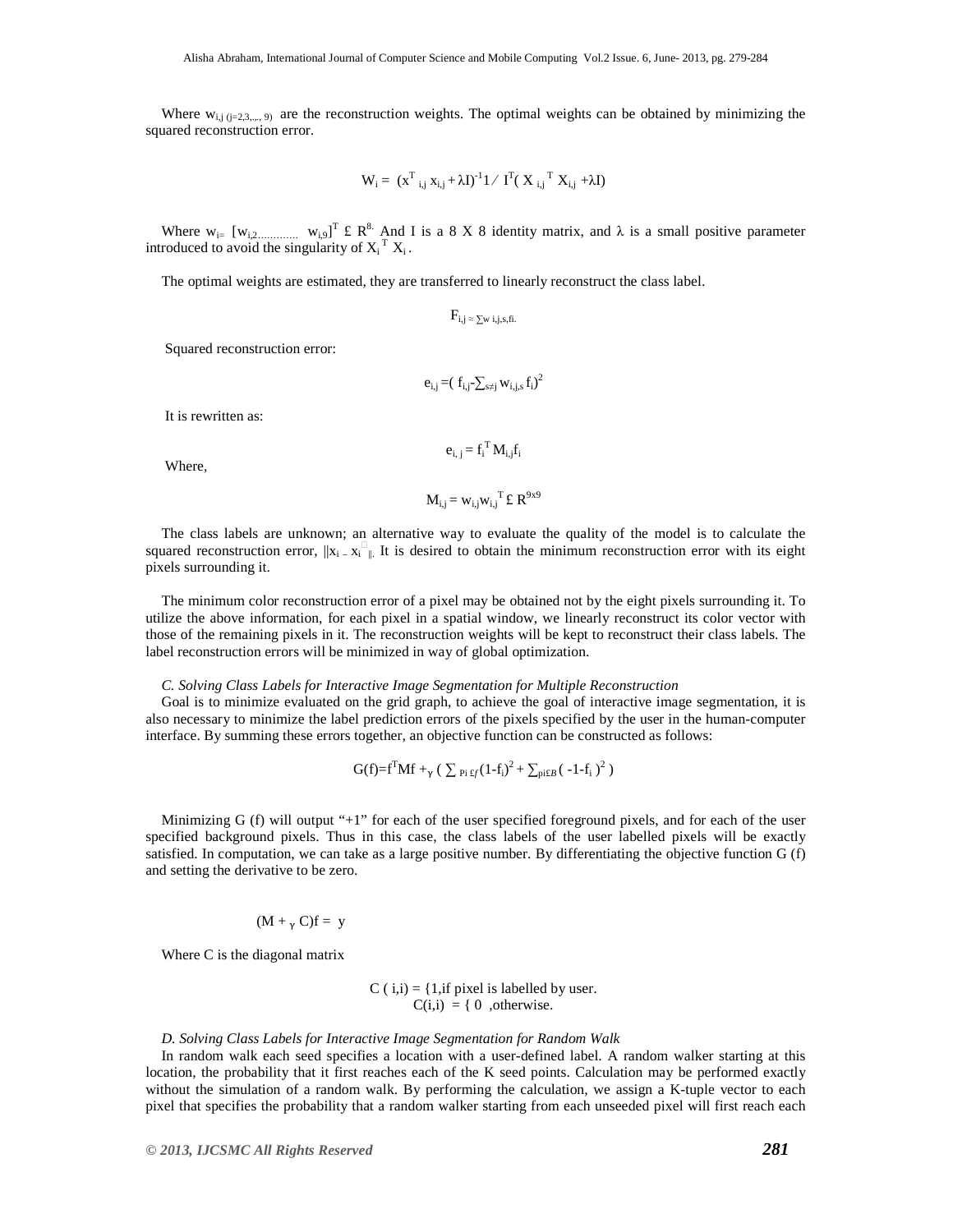of the K seed points. A final segmentation may be derived from these K-tuples by selecting for each pixel the most probable seed destination for a random walker.

# *E. Solving Class Labels for Interactive Image Segmentation for GRF Functions*

The problem of finding a harmonic function subject to its boundary values is called the Dirichlet problem. The harmonic function[9] that satisfies the boundary conditions minimizes the Dirichlet integral, since the Laplace equation is the Euler-Lagrange equation.

The combinatorial Laplacian matrix

 $L_{i,j} = \begin{cases} d_i & \text{if } i=j \end{cases}$  $\begin{cases} -w_{i,j} & \text{if } v_{i, \&} v_j \end{cases}$ if  $v_{i,k}$  v<sub>i</sub> are adjacent nodes { 0 otherwise

Where  $L_{i,j}$  is indexed by vertices  $v_i$   $\& v_j$ .

Define the  $m X$  n edge-node incidence matrix as

$$
A_{ei,j \, vk} = \{+1 \text{ if } i=k
$$

$$
\{-1 \text{ if } j=k
$$

$$
\{0, \text{otherwise}
$$

For every vertex vk and edge eij , where each eij has been arbitrarily assigned an orientation. The Laplacian matrix above, Aeijvk is used to indicate that the incidence matrix is indexed by edge eij and node vk. to solve for the harmonic function that find potentials on unseeded nodes, while keeping the seed nodes fixed.

A combinatorial formulation of the Dirichlet integral.

$$
D[x] = 1/2 (Ax)^{T} C(Ax) = 1/2 x^{T} Lx = 1/2 \sum_{e i,j \in E} (w_{i,j} (x_i - x_j)^{2})
$$

Combinatorial harmonic is a function x. Since L is positive semi-definite, the only critical points of  $D[x]$  will be minimal.

*F. Algorithm of MLRW* 

**Input**: Image with pixels to be segmented; the set of the user-specified foreground pixels and the set of the user- specified background pixels two parameters r and l

**Output:** The segmentation of  $F$   $\angle$ 1: Construct X where  $x=[r,g,b]$ . 2: Allocate a sparse matrix . 3: **for** each pixel , pi=1,2,3, ,n **do n**  4: Allocate a zero matrix . 5: **for j=1,2,3,……….9** , **do**  6: Calculate ,Mij. 7: .Mij=Mi+Mj 8: **end for**  9: M=M+SMiSj. 10: **end for**  11: Construct diagonal matrix . 12: Construct vector . 13: Solve ,f. 14: **for** ,i=1,2,……..n **do**  15: Label as "pi ", if ; " ", otherwise. 16: **end for** 

The performance of reconstructing, respectively, all of the pixels in 3X 3 windows will not be equivalent to that of reconstructing only the center pixel in  $5 \times 5$  windows. Reconstructing the center pixels even with large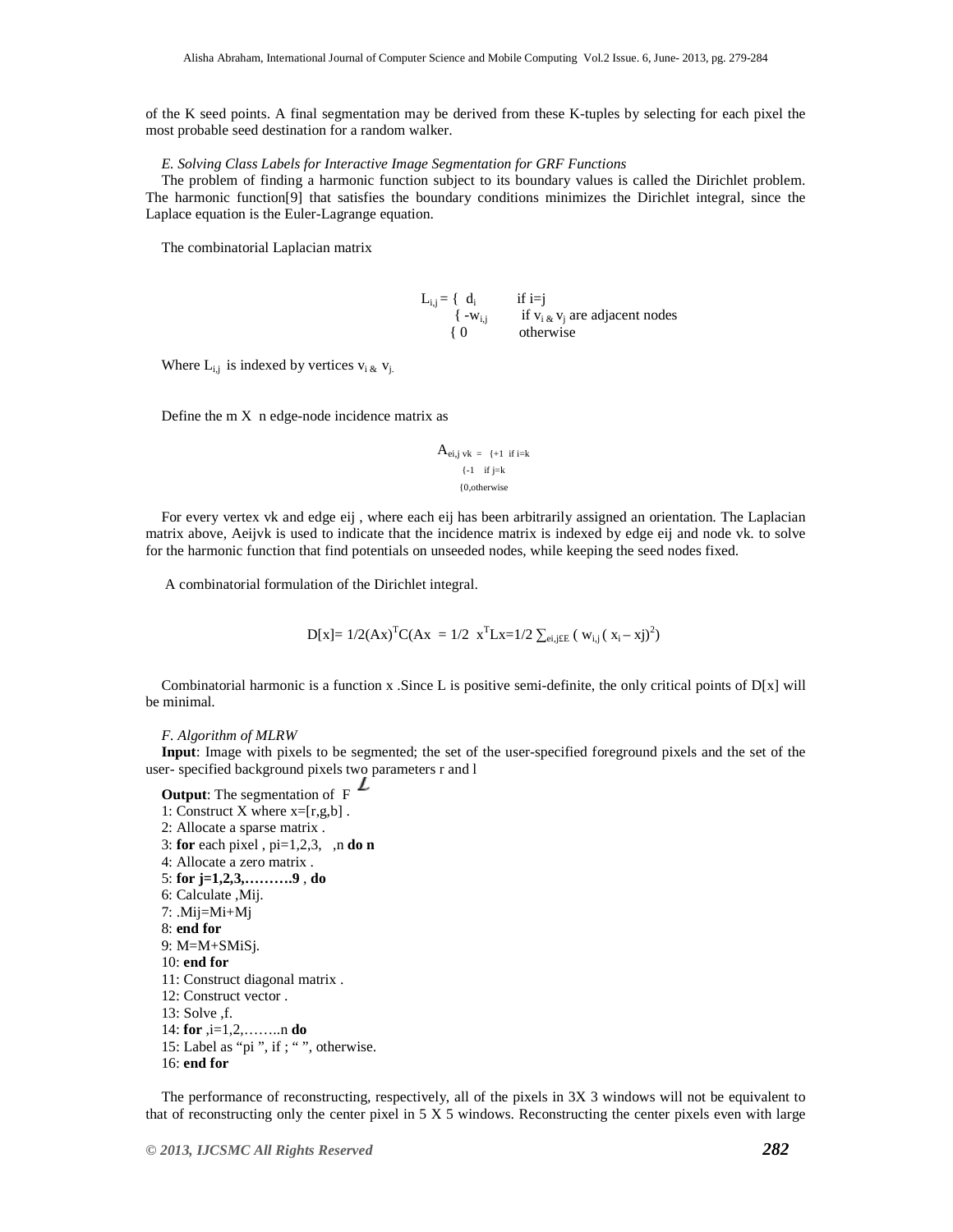image windows may still generate unsatisfactory results. This in turn indicates that MLRW is not equivalent to SLRW with large windows.



Fig .1.Flowchart of the algorithm

# IV. **EXPERIMENTAL RESULTS**

# *A. Comparison*

MLRW with the commonly-used algorithms of graph cut (GC) and RW in interactive image segmentation. We also compare it with the classical transductive algorithms of GRF and LLGC. In addition, SLRW will be also compared to illustrate the effectiveness of algorithm. In GC, the algorithm is implemented. The label likelihoods of pixels are calculated via the approach used. To speed up the calculation, Kmeans clustering algorithm[4] with 20 clusters is run to cluster, respectively, the colours of the user-specified foreground and background pixels.

GC can generate satisfactory segmentations where the foreground and background pixels have different colours. If the foreground and background have similar colours and those colours are not labelled by the user, GC may generate unsatisfactory segmentations. RW is a powerful algorithm. However, it may also generate unsatisfactory results for complex natural images. More user-specified strokes are needed to guarantee that the random walk starting from an unlabeled pixel meets first the labelled pixel belonging to its own class.

GRF generate unsatisfactory results. More user-specified strokes are needed to block the leaking of label propagation into the unwanted regions. In addition, the segmentations also indicate that MLRW significantly outperforms SLRW. The segmentation accuracy is calculated as the ratio of correct segmented pixels with respect to the ground truth segmented by gaussian stochastic process [8]. When the stochastic process concerns an entire region of space we talk about a Gaussian random field.

In a homogeneous Gaussian random field [1] the one-point Gaussian distribution the probability at any one location within that volume for having a value  $Yc = [y; y + dy]$  is given by the one-point Gaussian distribution. Image window with the same pixel colour, the Laplacian matrix deduced by LSR will equal to a unique constant Laplacian matrix. MLRW can speed up LSR.The Laplacian matrix in LSR will be replaced by a constant Laplacian matrix. MLRW can be solved iteratively by combining conjugate gradient, image pyramid, and multigrid methods

# *B. Advantages*

Both of them have their own explicit meanings, which are all independent of data .Need not be tuned well from image to image. The most complex computation is to solve sparse symmetrical linear equations. The main computation time will be taken to fulfill the linear reconstructions in the windows of 3 X 3 pixels.

#### V. **CONCLUSION**

The key idea is to linearly reconstruct the colour vector of each pixel with those of the remaining pixels also in the window. The estimated optimal reconstruction weights are transferred to linearly reconstruct the class label of each pixel. In this way, the label reconstruction errors are estimated and minimized to obtain the finally